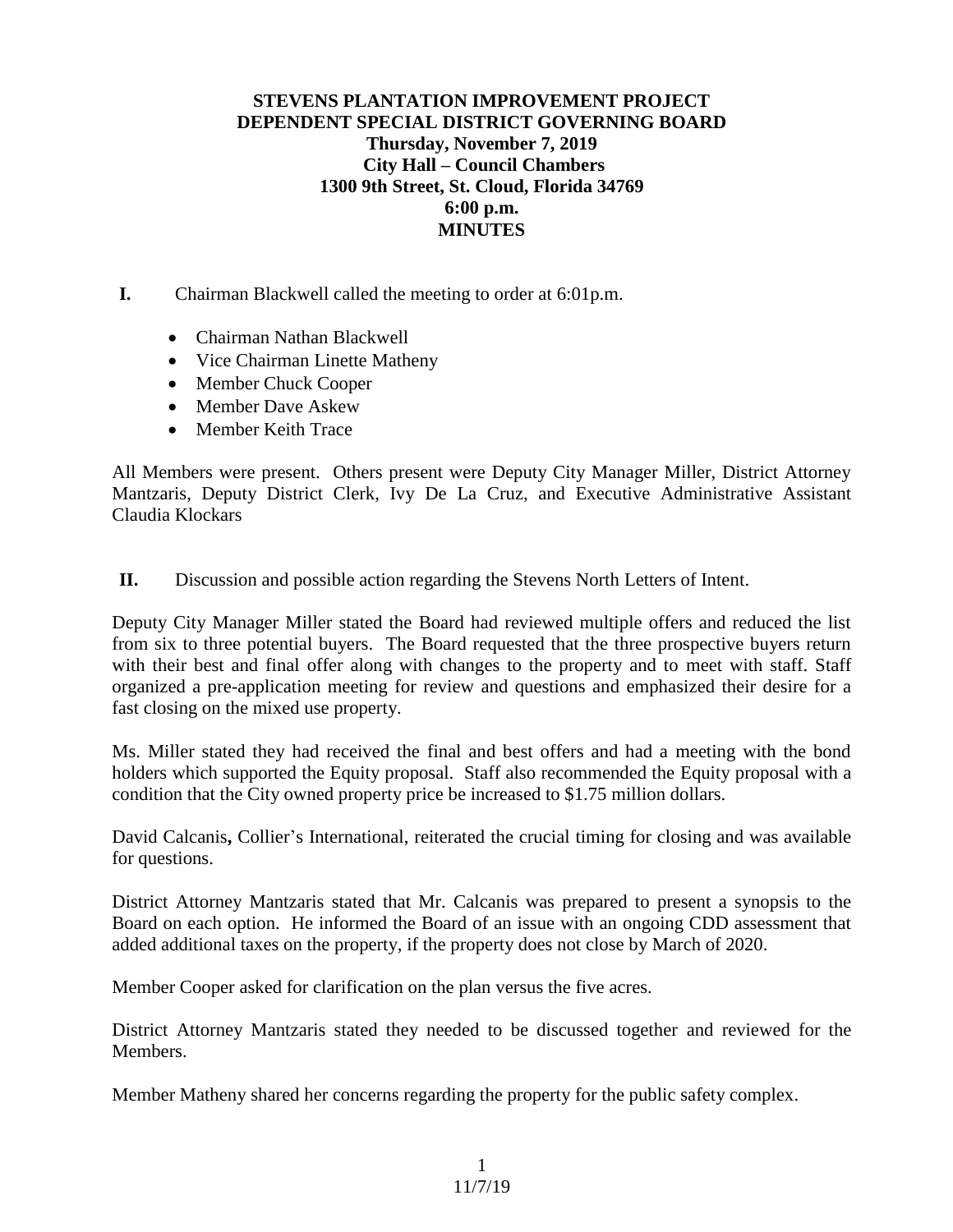Discussion followed regarding the best options for the complex due to future growth and the amount of taxes for the 2017 through 2019 years.

Member Cooper inquired about 105 acres across from the police department and the 28 acres directly behind the station. Deputy City Manager Miller stated they had reached out to Attorney Jo Thacker, but had not heard back.

Member Matheny requested estimated net proceeds discussion and would like a limit and cap on mobility fees for road construction and a detailed plan on the connector road from Budinger to Canoe Creek Road.

Board consensus was to have a detailed plan and capped mobility fees of \$1.5 million for the connector road.

Discussion followed regarding square footage on the acreage for commercial.

District Attorney Mantzaris stated the offers were reviewed with staff and the bond holders based on the letters of intent that had been received and on the contingencies.

Member Cooper requested further discussion regarding the LOI's.

Eric Marks, Apex Homes & Avalon Park Group, stated he had incorrectly added that a PUD was needed in the LOI.

Dale Avery, Titan Properties, stated they also had mistakenly added PUD.

District Attorney Mantzaris suggested allowing the presentation of the three options and follow up at the November 21, 2019 DSD Meeting to give Members an opportunity to review further.

Mike Liquori, Equity & Gentry, stated he felt confident with their LOI.

Presentations were given by all three representatives to allow the Board additional time for reviewing the plans prior to the November 21st DSD meeting.

Deputy City Manager Miller stated the offers were all similar and staff's recommendation was a closing date prior to the March 2020 tax deadline.

Member Trace reviewed each options similarities and differences.

Council consensus requested a rollover of the concept plans to the November 21<sup>st</sup> Council Meeting prior to the December  $5<sup>th</sup>$  DSD meeting to keep the same time frame for closing.

District Attorney Mantzaris informed the Board:

- The Alliance project submitted their  $2<sup>nd</sup>$  deposit of \$100,000.00 to the escrow agent.
- Received an LOI for Tract 8A in Corporate Campus, 3.3 acres for \$612,350.00.